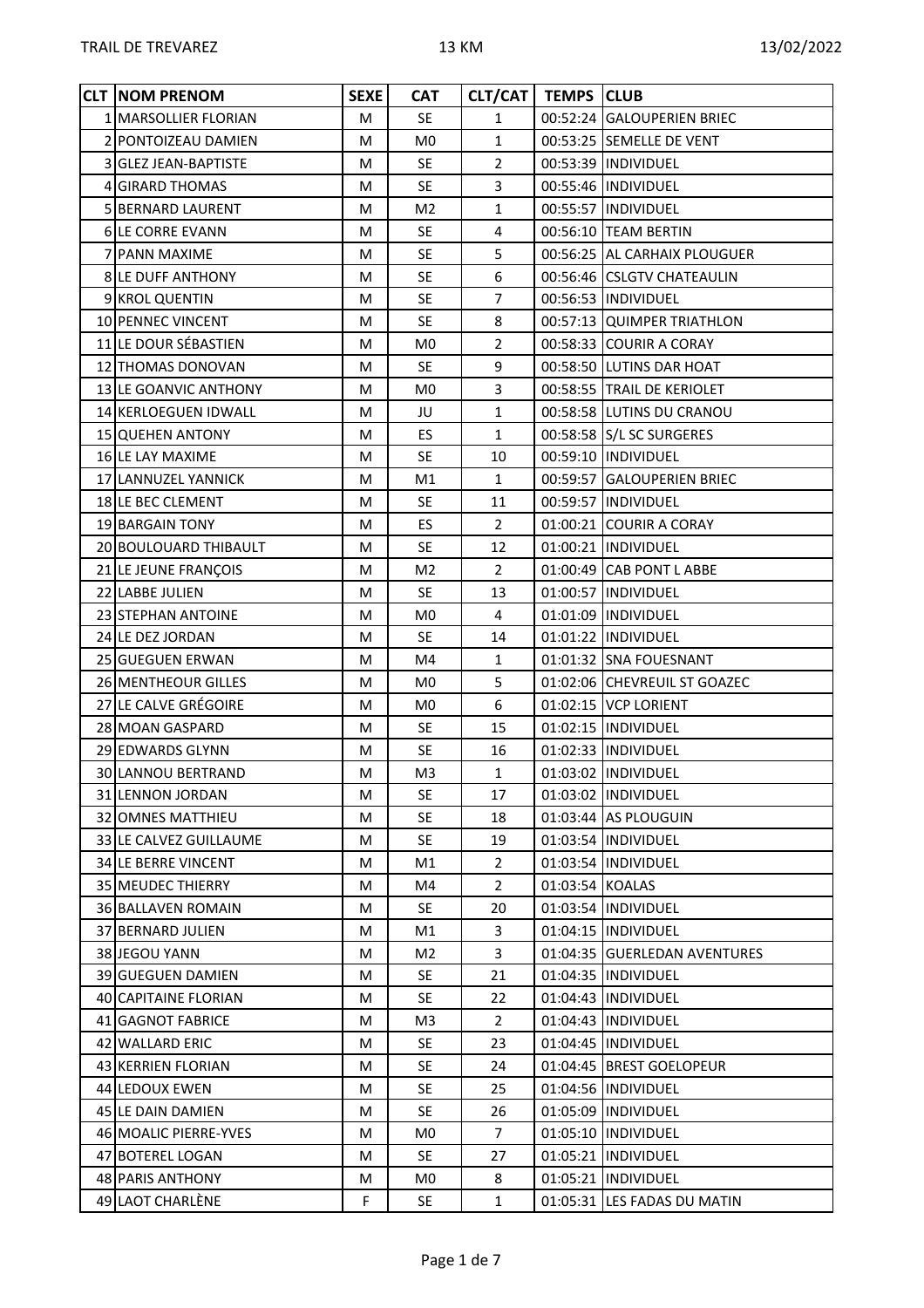| <b>CLT NOM PRENOM</b>      | <b>SEXE</b> | <b>CAT</b>     |                | CLT/CAT   TEMPS   CLUB |                                          |
|----------------------------|-------------|----------------|----------------|------------------------|------------------------------------------|
| <b>50 AUTRET LAURE</b>     | F           | <b>SE</b>      | $\mathfrak{D}$ |                        | 01:05:31 MIL PAT DE LAULNE / MENEZ DU CA |
| 51 BICREL PHILIPPE         | М           | M <sub>3</sub> | 3              |                        | 01:05:44  INDIVIDUEL                     |
| 52 JUMELIN PATRICE         | М           | M4             | 3              |                        | 01:05:44  INDIVIDUEL                     |
| 53 PARIS BRUNO             | М           | M4             | 4              |                        | 01:05:57 CARHAIX VTT                     |
| 54 LAMANDE AURELIEN        | М           | M <sub>0</sub> | 9              |                        | 01:05:57 CREDIT AGRICOLE COURIR A CORAY  |
| 55 MASSE MAËLA             | F           | <b>SE</b>      | 3              |                        | 01:06:06 ATHLETISME PAYS DE PONTIVY      |
| 56 MUSSET CHRISTINE        | F           | M <sub>2</sub> | 1              |                        | 01:06:06 STADE BRESTOIS *                |
| 57 LE GUELLAFF MICKAEL     | м           | M1             | 4              | 01:06:46 ALCP          |                                          |
| 58 LONGUET VIRGINIE        | F           | M <sub>2</sub> | $\mathbf{2}$   |                        | 01:07:00 MENEZ DU CANISPORT              |
| 59 FITAMANT KÉVIN          | М           | M <sub>0</sub> | 10             |                        | 01:07:07  INDIVIDUEL                     |
| <b>60 LE GARREC JULIEN</b> | м           | SE.            | 28             |                        | 01:07:07 INDIVIDUEL                      |
| 61 GLEMAREC ALAIN          | М           | M4             | 5              |                        | 01:07:32 TEAM TRIATHLON CONCARNEAU       |
| 62 COURTAY JULIEN          | м           | M1             | 5              |                        | 01:07:32 MIL PAT DE L AULNE              |
| <b>63 CORCUFF STEPHEN</b>  | М           | <b>SE</b>      | 29             |                        | 01:07:33 MELGVEN AVEN TRAIL              |
| 64 DROGUET KEVIN           | М           | M <sub>0</sub> | 11             |                        | 01:07:33  INDIVIDUEL                     |
| 65 MAURY THÉO              | М           | JU             | $\overline{2}$ |                        | 01:08:02 INDIVIDUEL                      |
| 66 GOLIAS GILDAS           | М           | M <sub>0</sub> | 12             |                        | 01:08:02  INDIVIDUEL                     |
| 67 CARIOU ALAIN            | М           | M <sub>2</sub> | 4              |                        | 01:08:02 INDIVIDUEL                      |
| 68 LE GOFF FRÉDÉRIC        | М           | M <sub>0</sub> | 13             |                        | 01:08:15 INDIVIDUEL                      |
| 69 FLEOUTER ARNAUD         | м           | M2             | 5              |                        | 01:08:15  INDIVIDUEL                     |
| 70 GALLIC JOHAN            | М           | M0             | 14             |                        | 01:08:15 INDIVIDUEL                      |
| 71 LE RUNIGO BAPTISTE      | М           | M <sub>0</sub> | 15             |                        | 01:08:50  INDIVIDUEL                     |
| 72 LE HENAFF CHRISTOPHER   | м           | <b>SE</b>      | 30             |                        | 01:08:50  INDIVIDUEL                     |
| 73 LABBE YVON              | М           | M <sub>5</sub> | $\mathbf{1}$   |                        | 01:08:56  INDIVIDUEL                     |
| 74 PENGAM MAXIME           | М           | <b>SE</b>      | 31             |                        | 01:08:56  INDIVIDUEL                     |
| 75 BOYER RICHEL JACQUES    | М           | M5             | $\overline{2}$ |                        | 01:09:29 CANICROSSBREIZ                  |
| 76 FLECHER LUCAS           | М           | CA             | $\mathbf{1}$   |                        | 01:09:42  INDIVIDUEL                     |
| 77 SINQUIN MARINE          | F           | <b>SE</b>      | 4              |                        | 01:09:45 S/L RL PONTIVY                  |
| 78 PARCHEMIN MAXIME        | М           | SE             | 32             |                        | 01:09:45  INDIVIDUEL                     |
| 79 MEVELLEC MAELAN         | м           | M1             | 6              |                        | 01:09:45 LANDULRUN                       |
| 80 LEGRAND STEVEN          | М           | <b>SE</b>      | 33             |                        | 01:09:59  INDIVIDUEL                     |
| 81 BARGAIN HUGO            | М           | CA             | $\overline{2}$ |                        | 01:09:59 COURIR A CORAY                  |
| 82 VAILLANT STÉPHANE       | М           | M2             | 6              |                        | 01:09:59  INDIVIDUEL                     |
| 83 CAPITAINE VALENTIN      | М           | <b>SE</b>      | 34             |                        | 01:10:00  INDIVIDUEL                     |
| 84 BARBE PASCAL            | М           | M5             | 3              |                        | 01:10:00 FOULEES CONCARNOISES            |
| 85 MALABRY ALAIN           | М           | M5             | $\overline{4}$ |                        | 01:10:00 CLUB ATHLE PLAISIR DOUARNENEZ   |
| 86 LE BRIS SYLVAIN         | М           | SE             | 35             |                        | 01:10:54 INDIVIDUEL                      |
| 87 MAHE ERIC               | м           | M <sub>3</sub> | 4              |                        | 01:10:54 INDIVIDUEL                      |
| 88 BON EMMANUEL            | М           | M1             | $\overline{7}$ |                        | 01:11:13 GALOUPERIEN BRIEC               |
| 89 ALLEMAND MICHAEL        | М           | M1             | 8              |                        | 01:11:13  INDIVIDUEL                     |
| 90 SACAZES DAVY            | М           | M0             | 16             |                        | 01:11:22  INDIVIDUEL                     |
| 91 KERFRIDIN GILLES        | М           | M4             | 6              |                        | 01:11:23 PLMCB LES CAVALEURS BREST       |
| 92 MAGREY TITOUAN          | м           | SE             | 36             |                        | 01:11:23  INDIVIDUEL                     |
| 93 ESQUE AYMERIC           | М           | <b>SE</b>      | 37             |                        | 01:11:35 INDIVIDUEL                      |
| 94 LE TOHIC JEAN-NOËL      | М           | M4             | 7              |                        | 01:11:35  INDIVIDUEL                     |
| 95 HENAFF CHRISTOPHE       | М           | M <sub>0</sub> | 17             |                        | 01:11:35 ROSPORDEN OXYGENE               |
| 96 CONAN BERNARD           | М           | M1             | 9              |                        | 01:12:05  INDIVIDUEL                     |
| 97 MARQUES LAURENT         | м           | M <sub>2</sub> | $\overline{7}$ |                        | 01:12:05 TEAM RIDER TATTOO ENDURANCE S   |
| 98 MIOSSEC VINCENT         | м           | M <sub>0</sub> | 18             |                        | 01:12:30 INDIVIDUEL                      |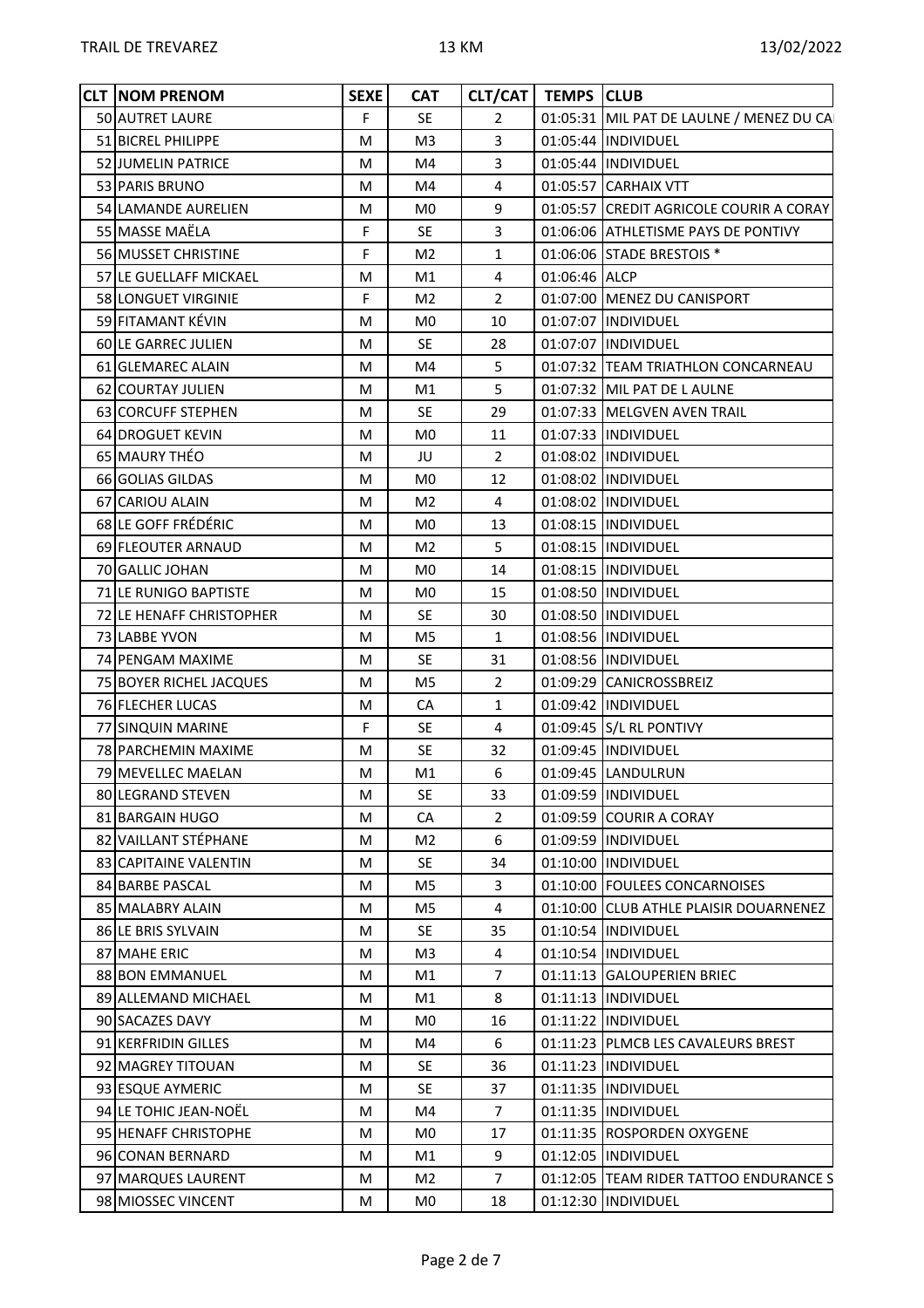| <b>CLT NOM PRENOM</b>         | <b>SEXE</b> | <b>CAT</b>     |              | CLT/CAT   TEMPS   CLUB |                                         |
|-------------------------------|-------------|----------------|--------------|------------------------|-----------------------------------------|
| 99 DAERON ÉRIC                | м           | M <sub>3</sub> | 5            |                        | 01:12:30 BANNALEC PAYS DE QUIMPERLE ATI |
| <b>100 KEROUANTON GWENOLE</b> | м           | <b>SE</b>      | 38           |                        | 01:12:54 IINDIVIDUEL                    |
| 101 BODIVIT CLARA             | F           | <b>SE</b>      | 5            |                        | 01:12:54  INDIVIDUEL                    |
| 102 HERVE PHILIPPE            | M           | M <sub>3</sub> | 6            |                        | 01:12:54 GALOUPERIEN BRIEC              |
| 103 SCOUR JIMMY               | M           | <b>SE</b>      | 39           |                        | 01:13:11  INDIVIDUEL                    |
| 104 LABORY RONAN              | м           | M <sub>0</sub> | 19           |                        | 01:13:11  INDIVIDUEL                    |
| 105 LE MENEC CLÉMENT          | М           | <b>SE</b>      | 40           |                        | 01:13:11 LES FADAS DU MATIN             |
| 106 BICREL PABLO              | м           | JU             | 3            |                        | 01:13:13 IINDIVIDUEL                    |
| 107 ROLLAND FRANCK            | М           | M <sub>3</sub> | 7            |                        | 01:13:13 CANICROSSBREIZH                |
| 108 CAPITAINE PATRICK         | M           | M4             | 8            |                        | 01:13:13 GALOUPERIEN BRIEC              |
| 109 LE BIHAN THOMAS           | М           | M <sub>0</sub> | 20           |                        | 01:13:34  INDIVIDUEL                    |
| 110 LAYOUR FABRICE            | M           | M <sub>2</sub> | 8            |                        | 01:13:34  INDIVIDUEL                    |
| 111 LE GALL URBAIN            | м           | M6             | $\mathbf{1}$ |                        | 01:13:42 CAB PONT LABBE                 |
| 112 CAM GAËL                  | М           | <b>SE</b>      | 41           |                        | 01:13:42 AL CARHAIX PLOUGUER            |
| 113 YANNIC JEAN-PIERRE        | M           | M4             | 9            |                        | 01:13:42  INDIVIDUEL                    |
| 114 PILOU MAGIC               | м           | M <sub>2</sub> | 9            |                        | 01:14:19 COURIR A SAINT DIVY            |
| 115 JAOUEN JEAN FRANCOIS      | M           | M1             | 10           |                        | 01:14:19  INDIVIDUEL                    |
| 116 LE CUN CHRISTOPHE         | M           | M <sub>2</sub> | 10           |                        | 01:14:19 HASTA BUAN                     |
| 117 PARIS ALAIN               | M           | M4             | 10           |                        | 01:14:28 CARHAIX VTT                    |
| 118 QUENTEL AXEL              | м           | CA             | 3            |                        | 01:14:28 BANNALEC PAYS DE QUIMPERLE ATH |
| 119 LESVEN STÉPHANE           | м           | M4             | 11           |                        | 01:14:28  INDIVIDUEL                    |
| 120 LE GUENNEC ERIC           | м           | M5             | 5            |                        | 01:14:30 CARHAIX VTT                    |
| 121 BARS-PRIOL DORIAN         | М           | JU             | 4            |                        | 01:14:31 QUIMPER FOOTING LOISIRS        |
| 122 REQUIN JÉRÔME             | M           | M <sub>0</sub> | 21           |                        | 01:14:46 GOURIN TRIATHLON               |
| 123 MADEC SERGE               | м           | M1             | 11           |                        | 01:14:46 INDIVIDUEL                     |
| 124 BAZZAZ JULIEN             | M           | M <sub>0</sub> | 22           |                        | 01:14:46  INDIVIDUEL                    |
| 125 BARROT SYLVAIN            | м           | M1             | 12           |                        | 01:15:31  INDIVIDUEL                    |
| <b>126 LE MEUR ERIC</b>       | М           | M <sub>3</sub> | 8            |                        | 01:15:31 COURIR A PLOUARET              |
| 127 COZIC ANAÏS               | F           | <b>SE</b>      | 6            |                        | 01:15:31 MIL PAT DE L AULNE             |
| 128 GUIRRIEC DIDIER           | м           | M <sub>6</sub> | 2            |                        | 01:15:53  INDIVIDUEL                    |
| 129 GRALL AXELLE              | F           | ES.            | $\mathbf{1}$ |                        | 01:15:53 TRIATHLON BIGOUDEN             |
| 130 RIOU TANGUY               | M           | <b>SE</b>      | 42           |                        | 01:15:53  INDIVIDUEL                    |
| 131 MOAL ARNAUD               | М           | M3             | 9            |                        | 01:15:54  INDIVIDUEL                    |
| 132 SINOU MORGAN              | M           | <b>SE</b>      | 43           |                        | 01:15:54 QUIMPER FOOTING LOISIRS        |
| 133 GUEVEL ALEXANDRE          | М           | <b>SE</b>      | 44           |                        | 01:15:54 INDIVIDUEL                     |
| 134 BOURHIS HERVÉ             | Μ           | M <sub>6</sub> | 3            |                        | 01:15:54 GALOUPERIENS BRIEC             |
| 135 MILIN JACQUES             | M           | M <sub>3</sub> | 10           |                        | 01:16:12 FOOTING LANDERNEEN             |
| 136 BOUYER LOIC               | M           | M <sub>0</sub> | 23           |                        | 01:16:12  INDIVIDUEL                    |
| <b>137 ANDRE DANIEL</b>       | M           | M4             | 12           |                        | 01:16:12 MIL PAT DE L AULNE             |
| 138 SEZNEC ERWAN              | M           | M3             | 11           |                        | 01:16:32 TRIATHLON BIGOUDEN             |
| 139 SINQUIN OLIVIER           | M           | M <sub>3</sub> | 12           |                        | 01:16:32  INDIVIDUEL                    |
| 140 CROIZER MALO              | M           | JU             | 5            |                        | 01:16:32 MIL PAT DE L AULNE             |
| 141 CROGUENNEC BENOIT         | M           | M <sub>0</sub> | 24           |                        | 01:17:03  INDIVIDUEL                    |
| 142 SALINGUE SÉBASTIEN        | M           | M1             | 13           |                        | 01:17:03 GALOUPERIEN (BRIEC)            |
| 143 LE BELLEGO ELODIE         | F           | <b>SE</b>      | 7            |                        | 01:17:03 CREDIT AGRICOLE                |
| 144 TOULARASTEL CÉDRIC        | M           | M1             | 14           |                        | 01:17:57  INDIVIDUEL                    |
| 145 FOUSSIER DIMITRI          | М           | <b>SE</b>      | 45           |                        | 01:17:57 CARNOET CC                     |
| 146 LOHEAC OLIVIER            | М           | M <sub>3</sub> | 13           |                        | 01:17:57  INDIVIDUEL                    |
| 147 COCHEN LAURA              | F           | M0             | $\mathbf{1}$ |                        | 01:18:28 GALOUPERIEN BRIEC              |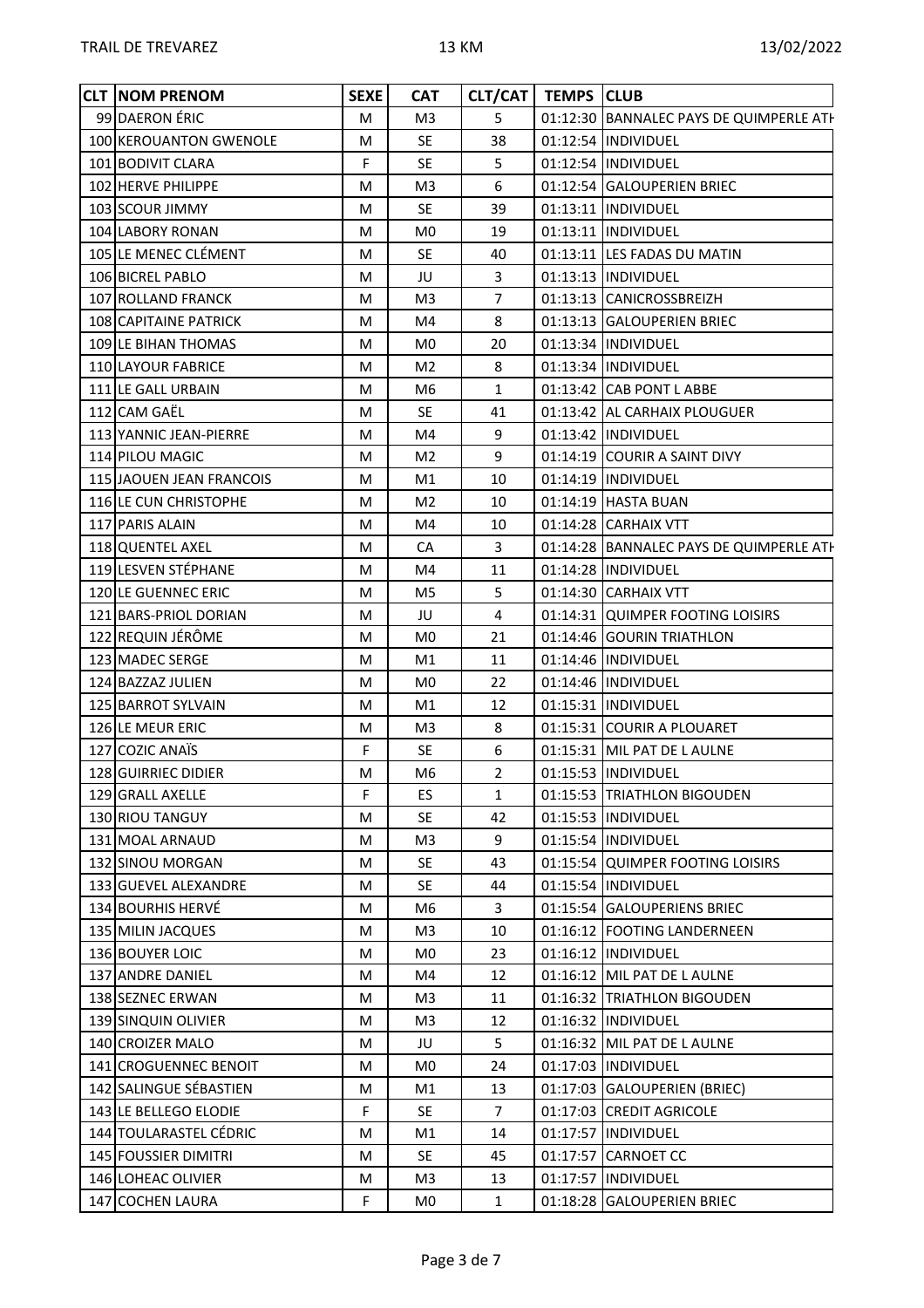| <b>CLT INOM PRENOM</b>      | <b>SEXE</b> | <b>CAT</b>     |                | CLT/CAT   TEMPS   CLUB |                                         |
|-----------------------------|-------------|----------------|----------------|------------------------|-----------------------------------------|
| 148 GUEGUEN JOEL            | M           | M <sub>0</sub> | 25             |                        | 01:18:28 IINDIVIDUEL                    |
| 149 POUPON MICHEL           | M           | M <sub>5</sub> | 6              |                        | 01:18:28  INDIVIDUEL                    |
| 150 LE FLOCH CÉLINE         | F           | M <sub>6</sub> | $\mathbf{1}$   |                        | 01:18:29  INDIVIDUEL                    |
| 151 LE HENAFF FRANÇOISE     | F           | M6             | 2              |                        | 01:18:29 QUIMPER FOOTING LOISIRS        |
| 152 ALLANIC SYLVAIN         | M           | <b>SE</b>      | 46             |                        | 01:18:29  INDIVIDUEL                    |
| 153 MENTHEOUR OLIVIER       | м           | M1             | 15             |                        | 01:18:30 COURIR POUR COYE               |
| 154 LE GUILLOU PATRICK      | M           | M4             | 13             |                        | 01:18:30 GOURIN TRIATHLON               |
| 155 GUEGUEN GISÈLE          | F           | M4             | $\mathbf{1}$   |                        | 01:18:30 SNA FOUESNANT                  |
| 156 DAERON CAMILLE          | F           | SE             | 8              |                        | 01:18:43 S/L E. DE CHARTRES DE BRETAGNE |
| 157 LE BRUN DAMIEN          | M           | M1             | 16             |                        | 01:18:43  INDIVIDUEL                    |
| 158 COURTADE HUGO           | M           | <b>SE</b>      | 47             |                        | 01:18:43 INDIVIDUEL                     |
| 159 LE HENAFF JEAN YVES     | M           | M <sub>5</sub> | $\overline{7}$ | 01:18:44 KOALA         |                                         |
| <b>160 GOURMELON MIKAEL</b> | M           | M <sub>3</sub> | 14             |                        | 01:18:44 REDEG E PLOUGASTELL            |
| <b>161 DAERON VALERIE</b>   | F           | M <sub>3</sub> | $\mathbf{1}$   |                        | 01:18:44 BANNALEC PAYS DE QUIMPERLE ATH |
| <b>162 GOURVENNEC KATHY</b> | F           | M1             | $\mathbf{1}$   |                        | 01:19:55 AMICALE CD29                   |
| 163 CALVE SEBASTIEN         | м           | M1             | 17             |                        | 01:19:55  INDIVIDUEL                    |
| 164 LAFFINEUR AMBROISE      | M           | <b>SE</b>      | 48             |                        | 01:19:55  INDIVIDUEL                    |
| 165 CALLET HUGO             | M           | <b>SE</b>      | 49             |                        | 01:19:55 QUIMPER TRIATHLON              |
| 166 GUEDE AURÉLIEN          | M           | <b>SE</b>      | 50             |                        | 01:19:57  INDIVIDUEL                    |
| 167 LE MADEC FRANCIS        | M           | M <sub>0</sub> | 26             |                        | 01:19:57 INDIVIDUEL                     |
| 168 COATHALEM LUC           | M           | M5             | 8              |                        | 01:19:57 ROSPORDEN OXYGENE              |
| 169 MESMEUR TANGUY          | M           | <b>SE</b>      | 51             |                        | 01:19:57  INDIVIDUEL                    |
| 170 CRAFF ANTHONY           | М           | <b>SE</b>      | 52             |                        | 01:20:25  INDIVIDUEL                    |
| 171 LE TENIER JO            | M           | M7             | $\mathbf{1}$   |                        | 01:20:25 ROSPORDEN OXYGENE              |
| 172 HELY ANTOINE            | м           | SE             | 53             |                        | 01:20:25  INDIVIDUEL                    |
| 173 MARTIN LOIC             | M           | <b>SE</b>      | 54             |                        | 01:20:46 INDIVIDUEL                     |
| 174 LE GOFF YVES            | M           | M <sub>3</sub> | 15             |                        | 01:20:46  INDIVIDUEL                    |
| 175 GUILLO CORENTIN         | М           | <b>SE</b>      | 55             |                        | 01:21:07 GOURIN TRIATHLON               |
| 176 OLLU HUGO               | M           | <b>SE</b>      | 56             |                        | 01:21:07  INDIVIDUEL                    |
| 177 MALTRET VINCENT         | м           | M1             | 18             |                        | 01:21:13 LES LUTINS DAR HOAT            |
| 178 DUDILIEU JEREMY         | M           | M <sub>0</sub> | 27             |                        | 01:21:13 CNC TRIATHLON                  |
| 179 LE BOUGEANT CAROLE      | F           | <b>SE</b>      | 9              |                        | 01:21:19  INDIVIDUEL                    |
| 180 ADAM HERVÉ              | М           | M <sub>2</sub> | 11             |                        | 01:21:19  INDIVIDUEL                    |
| 181 PEPIN MICHEL            | M           | M1             | 19             |                        | 01:21:38  INDIVIDUEL                    |
| 182 MOULLEC HÉLÈNE          | F           | M <sub>3</sub> | 2              |                        | 01:21:38 REDERIEN CAP SIZUN             |
| 183 BOEDEC YVES             | М           | M5             | 9              |                        | 01:21:49 COURIR A CORAY                 |
| 184 EVENAT CYRIL            | М           | M <sub>2</sub> | 12             |                        | 01:21:49  INDIVIDUEL                    |
| 185 DESIGNE GUY             | M           | M <sub>2</sub> | 13             |                        | 01:21:49 LES FOULEES CLEDINOISES        |
| 186 ABARNOU MARION          | F           | <b>SE</b>      | 10             |                        | 01:21:49 AS PLOUGUIN                    |
| 187 LE HIR NONO             | Μ           | M <sub>5</sub> | 10             |                        | 01:22:18  INDIVIDUEL                    |
| 188 COUSTANS DIDIER         | M           | M <sub>5</sub> | 11             |                        | 01:22:18 ERGE VRAS COURT                |
| 189 DERRIEN MARCEL          | М           | M6             | 4              |                        | 01:22:18 GALOUPERIEN BRIEC              |
| 190 CALVARIN MARC           | M           | M1             | 20             |                        | 01:22:18  INDIVIDUEL                    |
| 191 PLUNIAN BRUNO           | M           | M <sub>3</sub> | 16             |                        | 01:22:34 FOOTING LANDERNEEN             |
| 192 CORNEC STEPHANE         | M           | M <sub>3</sub> | 17             |                        | 01:22:34 INDIVIDUEL                     |
| 193 PERCHE SOPHIE           | F           | M4             | $\overline{2}$ |                        | 01:22:34 GALUPERIEN BRIEC               |
| 194 PENLAND JEAN-PIERRE     | М           | M4             | 14             |                        | 01:22:34 LES CAVALEURS PLMCB            |
| 195 PERRON BARBARA          | F           | M <sub>2</sub> | 3              |                        | 01:22:44 LES LUTINS D AR HOAT           |
| 196 DAVID JACQUES           | м           | M6             | 5              |                        | 01:22:44 LUTINS D AR HOAT               |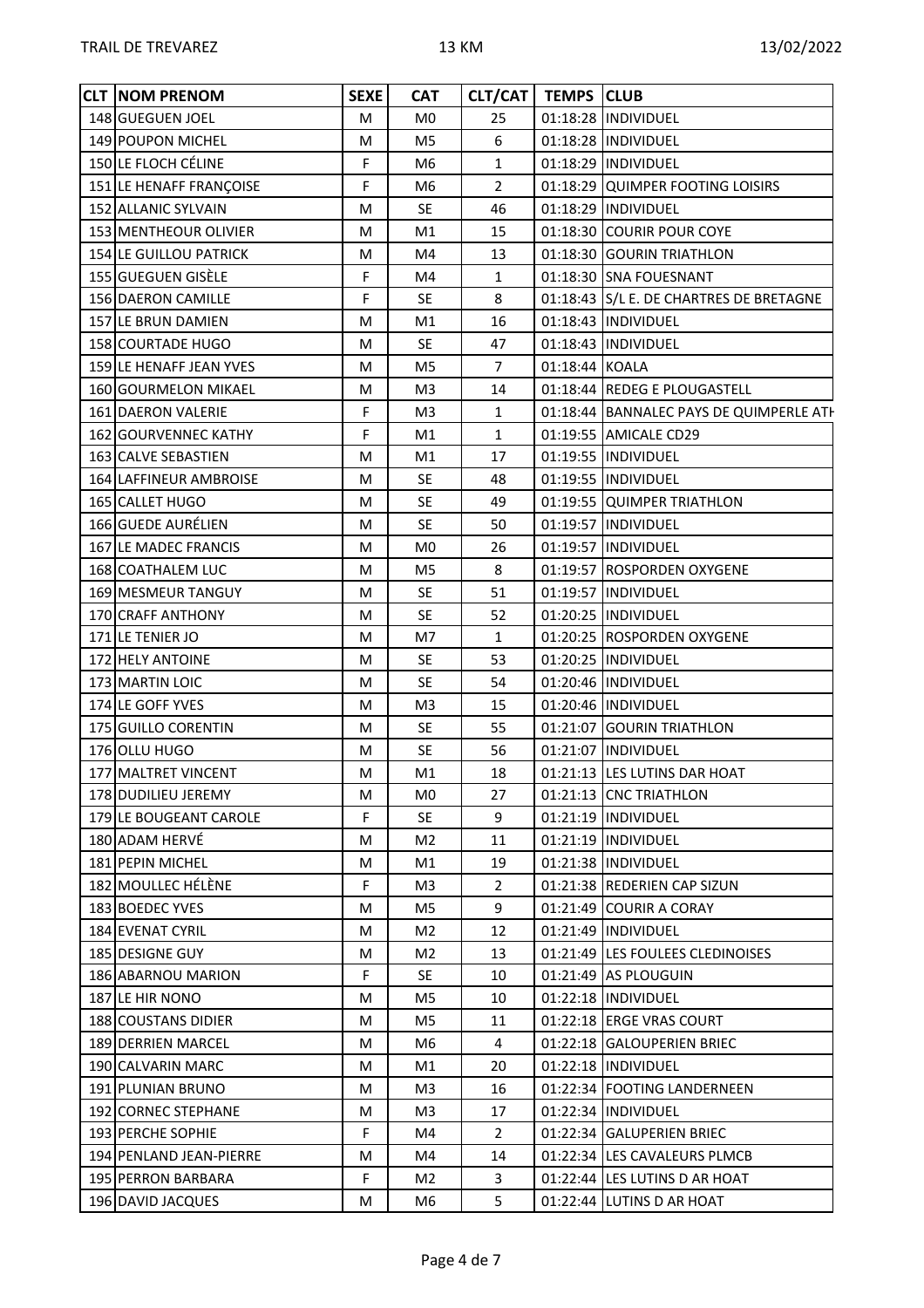| M<br><b>SE</b><br>57<br>01:22:46 INDIVIDUEL<br>197 FRANCELLE ERWAN<br>F<br>3<br>01:22:46 COURIR A CORAY<br>198 BARGAIN FLORENCE<br>M <sub>3</sub><br><b>SE</b><br>58<br>01:22:46  INDIVIDUEL<br>199 MONTMARCHE OSCAR<br>М<br>F<br>200 GAIFFAS LAETITIA<br>M0<br>$\mathbf{2}$<br>01:23:13 REDERIEN CAP SIZUN<br>201 GUICHOUX FREDERIC<br>01:23:13  INDIVIDUEL<br>M<br>M1<br>21<br>01:23:13  INDIVIDUEL<br>202 DUIGOU CHRISTIAN<br>М<br>M4<br>15<br>203 GEORGET MIKAËL<br>01:23:54 MELGVEN AVEN TRAIL<br>M<br>SE<br>59<br>204 LE SAINT VINCENT<br><b>SE</b><br>01:23:54  INDIVIDUEL<br>М<br>60<br>205 QUEHEN BERNARD<br>M4<br>16<br>01:23:54 SJL SC SURGERES<br>М<br>F<br><b>SE</b><br>01:23:54 RACING CLUB NANTAIS *<br>206 GESTIN LUCILE<br>11<br>01:24:03 RELAYEURS DE COATLOCH<br>207 LE BIHAN JACQUES<br>М<br>M5<br>12<br>208 LE BRIS YVES<br>01:24:03  INDIVIDUEL<br>18<br>M<br>M <sub>3</sub><br>F<br>209 LE FLOC'H ARMELLE<br>$\mathbf{1}$<br>01:24:03 GALOUPERIEN BRIEC<br>M5<br>210 BLANCHARD SARAH<br>F<br><b>SE</b><br>12<br>01:24:20 TEAM HUMBLEZH<br>211 VAILLANT IRÈNE<br>F<br>M3<br>4<br>01:24:20 FOOTING LANDERNEEN<br>212 BARIOU ALAIN<br>M <sub>3</sub><br>19<br>01:24:20 INDIVIDUEL<br>М<br>213 LE BRIS PIERRICK<br><b>ES</b><br>3<br>01:24:30  INDIVIDUEL<br>M<br><b>SE</b><br>01:24:30  INDIVIDUEL<br>214 MEVEL BRUNO<br>M<br>61<br>215 BOURVIC NICOLAS<br>22<br>01:25:42  INDIVIDUEL<br>M<br>M1<br>01:25:50 GOURIN TRIATHLON<br>216 LOLLIER FLORENT<br>M4<br>17<br>М<br>217 LARREUR CLAUDE<br>01:25:50 BLES DOR GOUESNOU<br>M<br>M4<br>18<br>01:26:21  INDIVIDUEL<br>218 CROISIER CHRISTIAN<br>М<br>M4<br>19<br>219 HASCOET CELINE<br>F<br>M1<br>$\overline{2}$<br>01:26:25 COURIR A CHATEAULIN<br>01:26:25  INDIVIDUEL<br>220 SEVERE MARC<br>M<br>M4<br>20<br>01:26:25  INDIVIDUEL<br>221 FITAMANT JACQUES<br>M<br>M5<br>13<br>222 PIRIOU LUCIE<br>F<br>4<br>01:26:25  INDIVIDUEL<br>M <sub>2</sub><br>F<br>3<br>01:26:53 AL CARHAIX PLOUGUER<br>223 CROISIER CORINNE<br>M4<br>F<br>3<br>01:26:56 INDIVIDUEL<br>224 CARVAL LAUREN<br>M <sub>0</sub><br>01:26:56 FOOTING LANDERNEEN<br>225 BITTARD SEBASTIEN<br>М<br>M3<br>20<br>01:26:56 LES LUTINS D AR HOAT<br>226 MAAS FABIEN<br>м<br>M1<br>23<br>227 LE SAGER LINDA<br>F<br>3<br>01:27:22 INDIVIDUEL<br>M1<br>F<br>01:27:23  INDIVIDUEL<br><b>228 LAGADIC LAURENCE</b><br>M4<br>4<br>229 MARC CYRILLE<br>M<br>M <sub>2</sub><br>14<br>01:27:23 TEAM PAT DORNER SCAER<br>F<br>ES.<br>$\overline{2}$<br>230 JONCOUR PRISCILLA<br>01:27:23 IINDIVIDUEL<br>231 LE DUC ALAIN<br>6<br>01:27:41 INDIVIDUEL<br>М<br>M6<br><b>SE</b><br>232 DEBOSQUE FLAVIEN<br>M<br>62<br>01:27:41  INDIVIDUEL<br>F<br>5<br>01:27:41  INDIVIDUEL<br>233 KERNINON SEVERINE<br>M <sub>2</sub><br><b>SE</b><br>01:27:56  INDIVIDUEL<br>234 GATAYIJA MAXIME<br>M<br>63<br><b>SE</b><br>64<br>01:27:56 INDIVIDUEL<br>235 QUERE ALEXIS<br>M<br>236 HELIES LAURA<br>F<br><b>SE</b><br>01:27:56 COURIR SUR BREST<br>13<br>F<br>237 JAFFRE SOLENN<br>M1<br>4<br>01:28:19  INDIVIDUEL<br>238 L'HOURS EUGÉNIE<br>F<br><b>SE</b><br>01:28:19 INDIVIDUEL<br>14<br>239 BATTA AURELIEN<br>28<br>01:28:34 INDIVIDUEL<br>М<br>M0<br>240 EHOUARNE PHILIPPE<br>M<br>M3<br>01:28:38 FOULEES DE CLEGUER TEAM BRETAC<br>21<br>241 SALINGUE REMI<br>01:28:38 GALOUPERIEN BRIEC<br>М<br>JU<br>6<br>F<br>242 MARZIN VÉRONIQUE<br>5<br>M <sub>3</sub><br>01:29:00 REDERIEN CAP SIZUN<br>243 MENEZ JEAN-YVEZ<br>7<br>M6<br>01:30:04 LUTINS D AR HOAT HUELGOAT<br>М<br>244 CAPITAINE JULIEN<br>01:30:04 INDIVIDUEL<br>M<br><b>SE</b><br>65<br>F<br>01:30:53 TREC<br>245 GAUDIN TABORE LAETITIA | <b>CLT INOM PRENOM</b> | SEXE | <b>CAT</b> | CLT/CAT   TEMPS   CLUB |  |  |
|----------------------------------------------------------------------------------------------------------------------------------------------------------------------------------------------------------------------------------------------------------------------------------------------------------------------------------------------------------------------------------------------------------------------------------------------------------------------------------------------------------------------------------------------------------------------------------------------------------------------------------------------------------------------------------------------------------------------------------------------------------------------------------------------------------------------------------------------------------------------------------------------------------------------------------------------------------------------------------------------------------------------------------------------------------------------------------------------------------------------------------------------------------------------------------------------------------------------------------------------------------------------------------------------------------------------------------------------------------------------------------------------------------------------------------------------------------------------------------------------------------------------------------------------------------------------------------------------------------------------------------------------------------------------------------------------------------------------------------------------------------------------------------------------------------------------------------------------------------------------------------------------------------------------------------------------------------------------------------------------------------------------------------------------------------------------------------------------------------------------------------------------------------------------------------------------------------------------------------------------------------------------------------------------------------------------------------------------------------------------------------------------------------------------------------------------------------------------------------------------------------------------------------------------------------------------------------------------------------------------------------------------------------------------------------------------------------------------------------------------------------------------------------------------------------------------------------------------------------------------------------------------------------------------------------------------------------------------------------------------------------------------------------------------------------------------------------------------------------------------------------------------------------------------------------------------------------------------------------------------------------------------------------------------------------------------------------------------------------------------------------------------------------------------------------------------------------------------------------------------------------------------------------------------------------------------------------------------------------------------|------------------------|------|------------|------------------------|--|--|
|                                                                                                                                                                                                                                                                                                                                                                                                                                                                                                                                                                                                                                                                                                                                                                                                                                                                                                                                                                                                                                                                                                                                                                                                                                                                                                                                                                                                                                                                                                                                                                                                                                                                                                                                                                                                                                                                                                                                                                                                                                                                                                                                                                                                                                                                                                                                                                                                                                                                                                                                                                                                                                                                                                                                                                                                                                                                                                                                                                                                                                                                                                                                                                                                                                                                                                                                                                                                                                                                                                                                                                                                                      |                        |      |            |                        |  |  |
|                                                                                                                                                                                                                                                                                                                                                                                                                                                                                                                                                                                                                                                                                                                                                                                                                                                                                                                                                                                                                                                                                                                                                                                                                                                                                                                                                                                                                                                                                                                                                                                                                                                                                                                                                                                                                                                                                                                                                                                                                                                                                                                                                                                                                                                                                                                                                                                                                                                                                                                                                                                                                                                                                                                                                                                                                                                                                                                                                                                                                                                                                                                                                                                                                                                                                                                                                                                                                                                                                                                                                                                                                      |                        |      |            |                        |  |  |
|                                                                                                                                                                                                                                                                                                                                                                                                                                                                                                                                                                                                                                                                                                                                                                                                                                                                                                                                                                                                                                                                                                                                                                                                                                                                                                                                                                                                                                                                                                                                                                                                                                                                                                                                                                                                                                                                                                                                                                                                                                                                                                                                                                                                                                                                                                                                                                                                                                                                                                                                                                                                                                                                                                                                                                                                                                                                                                                                                                                                                                                                                                                                                                                                                                                                                                                                                                                                                                                                                                                                                                                                                      |                        |      |            |                        |  |  |
|                                                                                                                                                                                                                                                                                                                                                                                                                                                                                                                                                                                                                                                                                                                                                                                                                                                                                                                                                                                                                                                                                                                                                                                                                                                                                                                                                                                                                                                                                                                                                                                                                                                                                                                                                                                                                                                                                                                                                                                                                                                                                                                                                                                                                                                                                                                                                                                                                                                                                                                                                                                                                                                                                                                                                                                                                                                                                                                                                                                                                                                                                                                                                                                                                                                                                                                                                                                                                                                                                                                                                                                                                      |                        |      |            |                        |  |  |
|                                                                                                                                                                                                                                                                                                                                                                                                                                                                                                                                                                                                                                                                                                                                                                                                                                                                                                                                                                                                                                                                                                                                                                                                                                                                                                                                                                                                                                                                                                                                                                                                                                                                                                                                                                                                                                                                                                                                                                                                                                                                                                                                                                                                                                                                                                                                                                                                                                                                                                                                                                                                                                                                                                                                                                                                                                                                                                                                                                                                                                                                                                                                                                                                                                                                                                                                                                                                                                                                                                                                                                                                                      |                        |      |            |                        |  |  |
|                                                                                                                                                                                                                                                                                                                                                                                                                                                                                                                                                                                                                                                                                                                                                                                                                                                                                                                                                                                                                                                                                                                                                                                                                                                                                                                                                                                                                                                                                                                                                                                                                                                                                                                                                                                                                                                                                                                                                                                                                                                                                                                                                                                                                                                                                                                                                                                                                                                                                                                                                                                                                                                                                                                                                                                                                                                                                                                                                                                                                                                                                                                                                                                                                                                                                                                                                                                                                                                                                                                                                                                                                      |                        |      |            |                        |  |  |
|                                                                                                                                                                                                                                                                                                                                                                                                                                                                                                                                                                                                                                                                                                                                                                                                                                                                                                                                                                                                                                                                                                                                                                                                                                                                                                                                                                                                                                                                                                                                                                                                                                                                                                                                                                                                                                                                                                                                                                                                                                                                                                                                                                                                                                                                                                                                                                                                                                                                                                                                                                                                                                                                                                                                                                                                                                                                                                                                                                                                                                                                                                                                                                                                                                                                                                                                                                                                                                                                                                                                                                                                                      |                        |      |            |                        |  |  |
|                                                                                                                                                                                                                                                                                                                                                                                                                                                                                                                                                                                                                                                                                                                                                                                                                                                                                                                                                                                                                                                                                                                                                                                                                                                                                                                                                                                                                                                                                                                                                                                                                                                                                                                                                                                                                                                                                                                                                                                                                                                                                                                                                                                                                                                                                                                                                                                                                                                                                                                                                                                                                                                                                                                                                                                                                                                                                                                                                                                                                                                                                                                                                                                                                                                                                                                                                                                                                                                                                                                                                                                                                      |                        |      |            |                        |  |  |
|                                                                                                                                                                                                                                                                                                                                                                                                                                                                                                                                                                                                                                                                                                                                                                                                                                                                                                                                                                                                                                                                                                                                                                                                                                                                                                                                                                                                                                                                                                                                                                                                                                                                                                                                                                                                                                                                                                                                                                                                                                                                                                                                                                                                                                                                                                                                                                                                                                                                                                                                                                                                                                                                                                                                                                                                                                                                                                                                                                                                                                                                                                                                                                                                                                                                                                                                                                                                                                                                                                                                                                                                                      |                        |      |            |                        |  |  |
|                                                                                                                                                                                                                                                                                                                                                                                                                                                                                                                                                                                                                                                                                                                                                                                                                                                                                                                                                                                                                                                                                                                                                                                                                                                                                                                                                                                                                                                                                                                                                                                                                                                                                                                                                                                                                                                                                                                                                                                                                                                                                                                                                                                                                                                                                                                                                                                                                                                                                                                                                                                                                                                                                                                                                                                                                                                                                                                                                                                                                                                                                                                                                                                                                                                                                                                                                                                                                                                                                                                                                                                                                      |                        |      |            |                        |  |  |
|                                                                                                                                                                                                                                                                                                                                                                                                                                                                                                                                                                                                                                                                                                                                                                                                                                                                                                                                                                                                                                                                                                                                                                                                                                                                                                                                                                                                                                                                                                                                                                                                                                                                                                                                                                                                                                                                                                                                                                                                                                                                                                                                                                                                                                                                                                                                                                                                                                                                                                                                                                                                                                                                                                                                                                                                                                                                                                                                                                                                                                                                                                                                                                                                                                                                                                                                                                                                                                                                                                                                                                                                                      |                        |      |            |                        |  |  |
|                                                                                                                                                                                                                                                                                                                                                                                                                                                                                                                                                                                                                                                                                                                                                                                                                                                                                                                                                                                                                                                                                                                                                                                                                                                                                                                                                                                                                                                                                                                                                                                                                                                                                                                                                                                                                                                                                                                                                                                                                                                                                                                                                                                                                                                                                                                                                                                                                                                                                                                                                                                                                                                                                                                                                                                                                                                                                                                                                                                                                                                                                                                                                                                                                                                                                                                                                                                                                                                                                                                                                                                                                      |                        |      |            |                        |  |  |
|                                                                                                                                                                                                                                                                                                                                                                                                                                                                                                                                                                                                                                                                                                                                                                                                                                                                                                                                                                                                                                                                                                                                                                                                                                                                                                                                                                                                                                                                                                                                                                                                                                                                                                                                                                                                                                                                                                                                                                                                                                                                                                                                                                                                                                                                                                                                                                                                                                                                                                                                                                                                                                                                                                                                                                                                                                                                                                                                                                                                                                                                                                                                                                                                                                                                                                                                                                                                                                                                                                                                                                                                                      |                        |      |            |                        |  |  |
|                                                                                                                                                                                                                                                                                                                                                                                                                                                                                                                                                                                                                                                                                                                                                                                                                                                                                                                                                                                                                                                                                                                                                                                                                                                                                                                                                                                                                                                                                                                                                                                                                                                                                                                                                                                                                                                                                                                                                                                                                                                                                                                                                                                                                                                                                                                                                                                                                                                                                                                                                                                                                                                                                                                                                                                                                                                                                                                                                                                                                                                                                                                                                                                                                                                                                                                                                                                                                                                                                                                                                                                                                      |                        |      |            |                        |  |  |
|                                                                                                                                                                                                                                                                                                                                                                                                                                                                                                                                                                                                                                                                                                                                                                                                                                                                                                                                                                                                                                                                                                                                                                                                                                                                                                                                                                                                                                                                                                                                                                                                                                                                                                                                                                                                                                                                                                                                                                                                                                                                                                                                                                                                                                                                                                                                                                                                                                                                                                                                                                                                                                                                                                                                                                                                                                                                                                                                                                                                                                                                                                                                                                                                                                                                                                                                                                                                                                                                                                                                                                                                                      |                        |      |            |                        |  |  |
|                                                                                                                                                                                                                                                                                                                                                                                                                                                                                                                                                                                                                                                                                                                                                                                                                                                                                                                                                                                                                                                                                                                                                                                                                                                                                                                                                                                                                                                                                                                                                                                                                                                                                                                                                                                                                                                                                                                                                                                                                                                                                                                                                                                                                                                                                                                                                                                                                                                                                                                                                                                                                                                                                                                                                                                                                                                                                                                                                                                                                                                                                                                                                                                                                                                                                                                                                                                                                                                                                                                                                                                                                      |                        |      |            |                        |  |  |
|                                                                                                                                                                                                                                                                                                                                                                                                                                                                                                                                                                                                                                                                                                                                                                                                                                                                                                                                                                                                                                                                                                                                                                                                                                                                                                                                                                                                                                                                                                                                                                                                                                                                                                                                                                                                                                                                                                                                                                                                                                                                                                                                                                                                                                                                                                                                                                                                                                                                                                                                                                                                                                                                                                                                                                                                                                                                                                                                                                                                                                                                                                                                                                                                                                                                                                                                                                                                                                                                                                                                                                                                                      |                        |      |            |                        |  |  |
|                                                                                                                                                                                                                                                                                                                                                                                                                                                                                                                                                                                                                                                                                                                                                                                                                                                                                                                                                                                                                                                                                                                                                                                                                                                                                                                                                                                                                                                                                                                                                                                                                                                                                                                                                                                                                                                                                                                                                                                                                                                                                                                                                                                                                                                                                                                                                                                                                                                                                                                                                                                                                                                                                                                                                                                                                                                                                                                                                                                                                                                                                                                                                                                                                                                                                                                                                                                                                                                                                                                                                                                                                      |                        |      |            |                        |  |  |
|                                                                                                                                                                                                                                                                                                                                                                                                                                                                                                                                                                                                                                                                                                                                                                                                                                                                                                                                                                                                                                                                                                                                                                                                                                                                                                                                                                                                                                                                                                                                                                                                                                                                                                                                                                                                                                                                                                                                                                                                                                                                                                                                                                                                                                                                                                                                                                                                                                                                                                                                                                                                                                                                                                                                                                                                                                                                                                                                                                                                                                                                                                                                                                                                                                                                                                                                                                                                                                                                                                                                                                                                                      |                        |      |            |                        |  |  |
|                                                                                                                                                                                                                                                                                                                                                                                                                                                                                                                                                                                                                                                                                                                                                                                                                                                                                                                                                                                                                                                                                                                                                                                                                                                                                                                                                                                                                                                                                                                                                                                                                                                                                                                                                                                                                                                                                                                                                                                                                                                                                                                                                                                                                                                                                                                                                                                                                                                                                                                                                                                                                                                                                                                                                                                                                                                                                                                                                                                                                                                                                                                                                                                                                                                                                                                                                                                                                                                                                                                                                                                                                      |                        |      |            |                        |  |  |
|                                                                                                                                                                                                                                                                                                                                                                                                                                                                                                                                                                                                                                                                                                                                                                                                                                                                                                                                                                                                                                                                                                                                                                                                                                                                                                                                                                                                                                                                                                                                                                                                                                                                                                                                                                                                                                                                                                                                                                                                                                                                                                                                                                                                                                                                                                                                                                                                                                                                                                                                                                                                                                                                                                                                                                                                                                                                                                                                                                                                                                                                                                                                                                                                                                                                                                                                                                                                                                                                                                                                                                                                                      |                        |      |            |                        |  |  |
|                                                                                                                                                                                                                                                                                                                                                                                                                                                                                                                                                                                                                                                                                                                                                                                                                                                                                                                                                                                                                                                                                                                                                                                                                                                                                                                                                                                                                                                                                                                                                                                                                                                                                                                                                                                                                                                                                                                                                                                                                                                                                                                                                                                                                                                                                                                                                                                                                                                                                                                                                                                                                                                                                                                                                                                                                                                                                                                                                                                                                                                                                                                                                                                                                                                                                                                                                                                                                                                                                                                                                                                                                      |                        |      |            |                        |  |  |
|                                                                                                                                                                                                                                                                                                                                                                                                                                                                                                                                                                                                                                                                                                                                                                                                                                                                                                                                                                                                                                                                                                                                                                                                                                                                                                                                                                                                                                                                                                                                                                                                                                                                                                                                                                                                                                                                                                                                                                                                                                                                                                                                                                                                                                                                                                                                                                                                                                                                                                                                                                                                                                                                                                                                                                                                                                                                                                                                                                                                                                                                                                                                                                                                                                                                                                                                                                                                                                                                                                                                                                                                                      |                        |      |            |                        |  |  |
|                                                                                                                                                                                                                                                                                                                                                                                                                                                                                                                                                                                                                                                                                                                                                                                                                                                                                                                                                                                                                                                                                                                                                                                                                                                                                                                                                                                                                                                                                                                                                                                                                                                                                                                                                                                                                                                                                                                                                                                                                                                                                                                                                                                                                                                                                                                                                                                                                                                                                                                                                                                                                                                                                                                                                                                                                                                                                                                                                                                                                                                                                                                                                                                                                                                                                                                                                                                                                                                                                                                                                                                                                      |                        |      |            |                        |  |  |
|                                                                                                                                                                                                                                                                                                                                                                                                                                                                                                                                                                                                                                                                                                                                                                                                                                                                                                                                                                                                                                                                                                                                                                                                                                                                                                                                                                                                                                                                                                                                                                                                                                                                                                                                                                                                                                                                                                                                                                                                                                                                                                                                                                                                                                                                                                                                                                                                                                                                                                                                                                                                                                                                                                                                                                                                                                                                                                                                                                                                                                                                                                                                                                                                                                                                                                                                                                                                                                                                                                                                                                                                                      |                        |      |            |                        |  |  |
|                                                                                                                                                                                                                                                                                                                                                                                                                                                                                                                                                                                                                                                                                                                                                                                                                                                                                                                                                                                                                                                                                                                                                                                                                                                                                                                                                                                                                                                                                                                                                                                                                                                                                                                                                                                                                                                                                                                                                                                                                                                                                                                                                                                                                                                                                                                                                                                                                                                                                                                                                                                                                                                                                                                                                                                                                                                                                                                                                                                                                                                                                                                                                                                                                                                                                                                                                                                                                                                                                                                                                                                                                      |                        |      |            |                        |  |  |
|                                                                                                                                                                                                                                                                                                                                                                                                                                                                                                                                                                                                                                                                                                                                                                                                                                                                                                                                                                                                                                                                                                                                                                                                                                                                                                                                                                                                                                                                                                                                                                                                                                                                                                                                                                                                                                                                                                                                                                                                                                                                                                                                                                                                                                                                                                                                                                                                                                                                                                                                                                                                                                                                                                                                                                                                                                                                                                                                                                                                                                                                                                                                                                                                                                                                                                                                                                                                                                                                                                                                                                                                                      |                        |      |            |                        |  |  |
|                                                                                                                                                                                                                                                                                                                                                                                                                                                                                                                                                                                                                                                                                                                                                                                                                                                                                                                                                                                                                                                                                                                                                                                                                                                                                                                                                                                                                                                                                                                                                                                                                                                                                                                                                                                                                                                                                                                                                                                                                                                                                                                                                                                                                                                                                                                                                                                                                                                                                                                                                                                                                                                                                                                                                                                                                                                                                                                                                                                                                                                                                                                                                                                                                                                                                                                                                                                                                                                                                                                                                                                                                      |                        |      |            |                        |  |  |
|                                                                                                                                                                                                                                                                                                                                                                                                                                                                                                                                                                                                                                                                                                                                                                                                                                                                                                                                                                                                                                                                                                                                                                                                                                                                                                                                                                                                                                                                                                                                                                                                                                                                                                                                                                                                                                                                                                                                                                                                                                                                                                                                                                                                                                                                                                                                                                                                                                                                                                                                                                                                                                                                                                                                                                                                                                                                                                                                                                                                                                                                                                                                                                                                                                                                                                                                                                                                                                                                                                                                                                                                                      |                        |      |            |                        |  |  |
|                                                                                                                                                                                                                                                                                                                                                                                                                                                                                                                                                                                                                                                                                                                                                                                                                                                                                                                                                                                                                                                                                                                                                                                                                                                                                                                                                                                                                                                                                                                                                                                                                                                                                                                                                                                                                                                                                                                                                                                                                                                                                                                                                                                                                                                                                                                                                                                                                                                                                                                                                                                                                                                                                                                                                                                                                                                                                                                                                                                                                                                                                                                                                                                                                                                                                                                                                                                                                                                                                                                                                                                                                      |                        |      |            |                        |  |  |
|                                                                                                                                                                                                                                                                                                                                                                                                                                                                                                                                                                                                                                                                                                                                                                                                                                                                                                                                                                                                                                                                                                                                                                                                                                                                                                                                                                                                                                                                                                                                                                                                                                                                                                                                                                                                                                                                                                                                                                                                                                                                                                                                                                                                                                                                                                                                                                                                                                                                                                                                                                                                                                                                                                                                                                                                                                                                                                                                                                                                                                                                                                                                                                                                                                                                                                                                                                                                                                                                                                                                                                                                                      |                        |      |            |                        |  |  |
|                                                                                                                                                                                                                                                                                                                                                                                                                                                                                                                                                                                                                                                                                                                                                                                                                                                                                                                                                                                                                                                                                                                                                                                                                                                                                                                                                                                                                                                                                                                                                                                                                                                                                                                                                                                                                                                                                                                                                                                                                                                                                                                                                                                                                                                                                                                                                                                                                                                                                                                                                                                                                                                                                                                                                                                                                                                                                                                                                                                                                                                                                                                                                                                                                                                                                                                                                                                                                                                                                                                                                                                                                      |                        |      |            |                        |  |  |
|                                                                                                                                                                                                                                                                                                                                                                                                                                                                                                                                                                                                                                                                                                                                                                                                                                                                                                                                                                                                                                                                                                                                                                                                                                                                                                                                                                                                                                                                                                                                                                                                                                                                                                                                                                                                                                                                                                                                                                                                                                                                                                                                                                                                                                                                                                                                                                                                                                                                                                                                                                                                                                                                                                                                                                                                                                                                                                                                                                                                                                                                                                                                                                                                                                                                                                                                                                                                                                                                                                                                                                                                                      |                        |      |            |                        |  |  |
|                                                                                                                                                                                                                                                                                                                                                                                                                                                                                                                                                                                                                                                                                                                                                                                                                                                                                                                                                                                                                                                                                                                                                                                                                                                                                                                                                                                                                                                                                                                                                                                                                                                                                                                                                                                                                                                                                                                                                                                                                                                                                                                                                                                                                                                                                                                                                                                                                                                                                                                                                                                                                                                                                                                                                                                                                                                                                                                                                                                                                                                                                                                                                                                                                                                                                                                                                                                                                                                                                                                                                                                                                      |                        |      |            |                        |  |  |
|                                                                                                                                                                                                                                                                                                                                                                                                                                                                                                                                                                                                                                                                                                                                                                                                                                                                                                                                                                                                                                                                                                                                                                                                                                                                                                                                                                                                                                                                                                                                                                                                                                                                                                                                                                                                                                                                                                                                                                                                                                                                                                                                                                                                                                                                                                                                                                                                                                                                                                                                                                                                                                                                                                                                                                                                                                                                                                                                                                                                                                                                                                                                                                                                                                                                                                                                                                                                                                                                                                                                                                                                                      |                        |      |            |                        |  |  |
|                                                                                                                                                                                                                                                                                                                                                                                                                                                                                                                                                                                                                                                                                                                                                                                                                                                                                                                                                                                                                                                                                                                                                                                                                                                                                                                                                                                                                                                                                                                                                                                                                                                                                                                                                                                                                                                                                                                                                                                                                                                                                                                                                                                                                                                                                                                                                                                                                                                                                                                                                                                                                                                                                                                                                                                                                                                                                                                                                                                                                                                                                                                                                                                                                                                                                                                                                                                                                                                                                                                                                                                                                      |                        |      |            |                        |  |  |
|                                                                                                                                                                                                                                                                                                                                                                                                                                                                                                                                                                                                                                                                                                                                                                                                                                                                                                                                                                                                                                                                                                                                                                                                                                                                                                                                                                                                                                                                                                                                                                                                                                                                                                                                                                                                                                                                                                                                                                                                                                                                                                                                                                                                                                                                                                                                                                                                                                                                                                                                                                                                                                                                                                                                                                                                                                                                                                                                                                                                                                                                                                                                                                                                                                                                                                                                                                                                                                                                                                                                                                                                                      |                        |      |            |                        |  |  |
|                                                                                                                                                                                                                                                                                                                                                                                                                                                                                                                                                                                                                                                                                                                                                                                                                                                                                                                                                                                                                                                                                                                                                                                                                                                                                                                                                                                                                                                                                                                                                                                                                                                                                                                                                                                                                                                                                                                                                                                                                                                                                                                                                                                                                                                                                                                                                                                                                                                                                                                                                                                                                                                                                                                                                                                                                                                                                                                                                                                                                                                                                                                                                                                                                                                                                                                                                                                                                                                                                                                                                                                                                      |                        |      |            |                        |  |  |
|                                                                                                                                                                                                                                                                                                                                                                                                                                                                                                                                                                                                                                                                                                                                                                                                                                                                                                                                                                                                                                                                                                                                                                                                                                                                                                                                                                                                                                                                                                                                                                                                                                                                                                                                                                                                                                                                                                                                                                                                                                                                                                                                                                                                                                                                                                                                                                                                                                                                                                                                                                                                                                                                                                                                                                                                                                                                                                                                                                                                                                                                                                                                                                                                                                                                                                                                                                                                                                                                                                                                                                                                                      |                        |      |            |                        |  |  |
|                                                                                                                                                                                                                                                                                                                                                                                                                                                                                                                                                                                                                                                                                                                                                                                                                                                                                                                                                                                                                                                                                                                                                                                                                                                                                                                                                                                                                                                                                                                                                                                                                                                                                                                                                                                                                                                                                                                                                                                                                                                                                                                                                                                                                                                                                                                                                                                                                                                                                                                                                                                                                                                                                                                                                                                                                                                                                                                                                                                                                                                                                                                                                                                                                                                                                                                                                                                                                                                                                                                                                                                                                      |                        |      |            |                        |  |  |
|                                                                                                                                                                                                                                                                                                                                                                                                                                                                                                                                                                                                                                                                                                                                                                                                                                                                                                                                                                                                                                                                                                                                                                                                                                                                                                                                                                                                                                                                                                                                                                                                                                                                                                                                                                                                                                                                                                                                                                                                                                                                                                                                                                                                                                                                                                                                                                                                                                                                                                                                                                                                                                                                                                                                                                                                                                                                                                                                                                                                                                                                                                                                                                                                                                                                                                                                                                                                                                                                                                                                                                                                                      |                        |      |            |                        |  |  |
|                                                                                                                                                                                                                                                                                                                                                                                                                                                                                                                                                                                                                                                                                                                                                                                                                                                                                                                                                                                                                                                                                                                                                                                                                                                                                                                                                                                                                                                                                                                                                                                                                                                                                                                                                                                                                                                                                                                                                                                                                                                                                                                                                                                                                                                                                                                                                                                                                                                                                                                                                                                                                                                                                                                                                                                                                                                                                                                                                                                                                                                                                                                                                                                                                                                                                                                                                                                                                                                                                                                                                                                                                      |                        |      |            |                        |  |  |
|                                                                                                                                                                                                                                                                                                                                                                                                                                                                                                                                                                                                                                                                                                                                                                                                                                                                                                                                                                                                                                                                                                                                                                                                                                                                                                                                                                                                                                                                                                                                                                                                                                                                                                                                                                                                                                                                                                                                                                                                                                                                                                                                                                                                                                                                                                                                                                                                                                                                                                                                                                                                                                                                                                                                                                                                                                                                                                                                                                                                                                                                                                                                                                                                                                                                                                                                                                                                                                                                                                                                                                                                                      |                        |      |            |                        |  |  |
|                                                                                                                                                                                                                                                                                                                                                                                                                                                                                                                                                                                                                                                                                                                                                                                                                                                                                                                                                                                                                                                                                                                                                                                                                                                                                                                                                                                                                                                                                                                                                                                                                                                                                                                                                                                                                                                                                                                                                                                                                                                                                                                                                                                                                                                                                                                                                                                                                                                                                                                                                                                                                                                                                                                                                                                                                                                                                                                                                                                                                                                                                                                                                                                                                                                                                                                                                                                                                                                                                                                                                                                                                      |                        |      |            |                        |  |  |
|                                                                                                                                                                                                                                                                                                                                                                                                                                                                                                                                                                                                                                                                                                                                                                                                                                                                                                                                                                                                                                                                                                                                                                                                                                                                                                                                                                                                                                                                                                                                                                                                                                                                                                                                                                                                                                                                                                                                                                                                                                                                                                                                                                                                                                                                                                                                                                                                                                                                                                                                                                                                                                                                                                                                                                                                                                                                                                                                                                                                                                                                                                                                                                                                                                                                                                                                                                                                                                                                                                                                                                                                                      |                        |      |            |                        |  |  |
|                                                                                                                                                                                                                                                                                                                                                                                                                                                                                                                                                                                                                                                                                                                                                                                                                                                                                                                                                                                                                                                                                                                                                                                                                                                                                                                                                                                                                                                                                                                                                                                                                                                                                                                                                                                                                                                                                                                                                                                                                                                                                                                                                                                                                                                                                                                                                                                                                                                                                                                                                                                                                                                                                                                                                                                                                                                                                                                                                                                                                                                                                                                                                                                                                                                                                                                                                                                                                                                                                                                                                                                                                      |                        |      |            |                        |  |  |
|                                                                                                                                                                                                                                                                                                                                                                                                                                                                                                                                                                                                                                                                                                                                                                                                                                                                                                                                                                                                                                                                                                                                                                                                                                                                                                                                                                                                                                                                                                                                                                                                                                                                                                                                                                                                                                                                                                                                                                                                                                                                                                                                                                                                                                                                                                                                                                                                                                                                                                                                                                                                                                                                                                                                                                                                                                                                                                                                                                                                                                                                                                                                                                                                                                                                                                                                                                                                                                                                                                                                                                                                                      |                        |      |            |                        |  |  |
|                                                                                                                                                                                                                                                                                                                                                                                                                                                                                                                                                                                                                                                                                                                                                                                                                                                                                                                                                                                                                                                                                                                                                                                                                                                                                                                                                                                                                                                                                                                                                                                                                                                                                                                                                                                                                                                                                                                                                                                                                                                                                                                                                                                                                                                                                                                                                                                                                                                                                                                                                                                                                                                                                                                                                                                                                                                                                                                                                                                                                                                                                                                                                                                                                                                                                                                                                                                                                                                                                                                                                                                                                      |                        |      |            |                        |  |  |
|                                                                                                                                                                                                                                                                                                                                                                                                                                                                                                                                                                                                                                                                                                                                                                                                                                                                                                                                                                                                                                                                                                                                                                                                                                                                                                                                                                                                                                                                                                                                                                                                                                                                                                                                                                                                                                                                                                                                                                                                                                                                                                                                                                                                                                                                                                                                                                                                                                                                                                                                                                                                                                                                                                                                                                                                                                                                                                                                                                                                                                                                                                                                                                                                                                                                                                                                                                                                                                                                                                                                                                                                                      |                        |      | M1         | 5                      |  |  |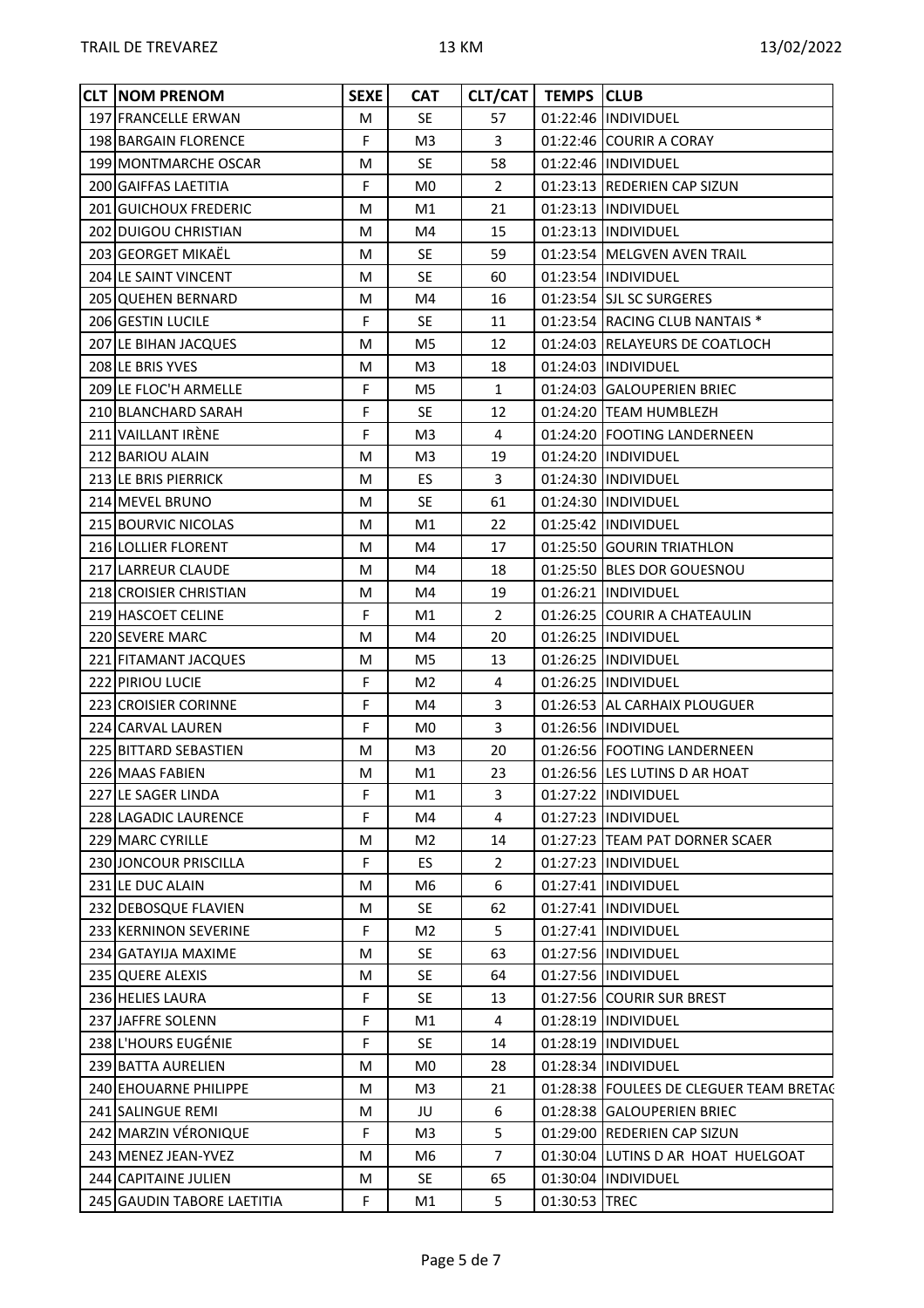| <b>CLT NOM PRENOM</b>        | <b>SEXE</b> | <b>CAT</b>     |                | CLT/CAT   TEMPS   CLUB |                                         |
|------------------------------|-------------|----------------|----------------|------------------------|-----------------------------------------|
| 246 JACQ JEAN PHILIPPE       | М           | M <sub>2</sub> | 15             |                        | 01:30:53  INDIVIDUEL                    |
| 247 JACQ ANTOINE             | M           | ES             | 4              |                        | 01:31:04  INDIVIDUEL                    |
| 248 FEUNTEUN PATRICK         | M           | M <sub>3</sub> | 22             |                        | 01:31:22 SEMELLES DE VENT BOHARS        |
| 249 MIOSSEC ESTELLE          | F           | M1             | 6              |                        | 01:31:26 INDIVIDUEL                     |
| 250 CORIOU CHRISTIAN         | M           | M <sub>5</sub> | 14             |                        | 01:31:28 SNA FOUESNANT                  |
| 251 AUDREN ALINE             | F           | M3             | 6              |                        | 01:31:28 INDIVIDUEL                     |
| 252 CADIOU CEDRIC            | M           | M <sub>2</sub> | 16             |                        | 01:31:28 REDEG 29                       |
| 253 LE MEUR SYLVAINE         | F           | M1             | $\overline{7}$ |                        | 01:31:43 IINDIVIDUEL                    |
| 254 MALLEGOL NATHALIE        | F           | M4             | 5              |                        | 01:31:43 ERGE VRAS COURT                |
| 255 LE JEUNE VALÈNE          | F           | <b>SE</b>      | 15             |                        | 01:31:43  INDIVIDUEL                    |
| 256 GUEGUEN MARIE CHRISTINE  | F           | M5             | 2              |                        | 01:31:57  INDIVIDUEL                    |
| 257 RIOU JEAN CLAUDE         | M           | M7             | 2              |                        | 01:31:57 ERGE VRAS COURT                |
| 258 CHARBONNIER OCEANE       | F           | JU             | 1              |                        | 01:32:03 BANNALEC PAYS DE QUIMPERLE ATI |
| 259 LE SOLLIEC STERENN       | F           | CA             | 1              |                        | 01:32:03 INDIVIDUEL                     |
| 260 LE NECHET ETIENNE        | м           | <b>SE</b>      | 66             |                        | 01:32:06 TEAM CACHET DE LA POSTE        |
| 261 CASTEL VINCENT           | М           | M1             | 24             |                        | 01:32:08 CREDIT AGRICOLE                |
| 262 GOLDEN SEAN              | м           | M6             | 8              |                        | 01:32:08  INDIVIDUEL                    |
| 263 PELLE KARINE             | F           | M3             | 7              |                        | 01:32:08 ERGE VRAS COURT                |
| 264 CARIOU JEAN PATRICK      | M           | M7             | 3              |                        | 01:32:08 FOULEEES VARZECOISES           |
| <b>265 LE HENAFF PATRICK</b> | M           | M4             | 21             |                        | 01:32:08 AL CARHAIX PLOUGUER            |
| 266 LAMANDE ANAÏS            | F           | M <sub>0</sub> | 4              |                        | 01:32:08 IINDIVIDUEL                    |
| 267 CHOSSEC GWENDOLINE       | F           | M <sub>0</sub> | 5              |                        | 01:33:01 INDIVIDUEL                     |
| 268 CHOSSEC GUILLAUME        | M           | M1             | 25             |                        | 01:33:01 INDIVIDUEL                     |
| 269 VEGER LOTTE              | F           | ES             | 3              |                        | 01:33:20  INDIVIDUEL                    |
| 270 BALCON JOHAN             | М           | <b>SE</b>      | 67             |                        | 01:33:20  INDIVIDUEL                    |
| 271 HEIM LAURENT             | M           | M <sub>3</sub> | 23             |                        | 01:33:20 FOOTING LANDERNEEN             |
| 272 PANCHOUT SOPHIE          | F           | M1             | 8              |                        | 01:33:38 FOULEES NATURE DE GWENGAD      |
| 273 PALLIER MAX              | М           | M7             | 4              |                        | 01:34:49 INDIVIDUEL                     |
| 274 MALTRET GÉRALDINE        | F           | M1             | 9              |                        | 01:34:49 LES LUTINS DAR HOAT            |
| 275 COANT STÉPHANE           | M           | M <sub>2</sub> | 17             |                        | 01:34:49 LES LUTINS DAR HOAT            |
| 276 JEGOU MARINE             | F           | ES             | 4              |                        | 01:34:49 TEAM DU PELEM                  |
| 277 BENETON SHERAZADE        | F           | ES.            | 5              |                        | 01:34:51 BANNALEC PAYS DE QUIMPERLE ATH |
| 278 LAMOUR SÉVERINE          | F           | M <sub>2</sub> | 6              |                        | 01:34:51 FOULEES NATURE DE GWENGAD      |
| 279 ABJEAN ALAIN             | M           | M <sub>5</sub> | 15             |                        | 01:35:46 LES CAVALEURS PLMCB BREST      |
| 280 NEDELLEC CAMILLE         | F           | <b>SE</b>      | 16             |                        | 01:36:25  INDIVIDUEL                    |
| 281 VIC ARMAND               | M           | <b>SE</b>      | 68             |                        | 01:36:25 STADE BRESTOIS *               |
| 282 MARTIN ADÉLIE            | F           | <b>SE</b>      | 17             |                        | 01:36:39  INDIVIDUEL                    |
| 283 QUEDINEL PIERRE YVES     | M           | <b>SE</b>      | 69             |                        | 01:36:39 INDIVIDUEL                     |
| 284 VIGIER MELANIE           | F           | <b>SE</b>      | 18             |                        | 01:37:27  INDIVIDUEL                    |
| 285 COUTELLER ANGÉLIQUE      | F           | M1             | 10             |                        | 01:37:57 INDIVIDUEL                     |
| 286 NEDELEC BRIGITTE         | F           | M5             | 3              |                        | 01:39:06 GALOUPERIEN BRIEC              |
| 287 SALAUN JACQUES           | M           | M8             | 1              |                        | 01:39:10 MARCHER COURIR DECOUVRIR       |
| 288 HEMERY FRANCOIS          | M           | M8             | $\overline{2}$ |                        | 01:39:44 MIL PAT DE LAULNE              |
| 289 HERMANN JEAN-LUC         | М           | M6             | 9              |                        | 01:40:26 KOALA KERHUON                  |
| 290 BERNARD CHATALIC MARILYN | F           | M <sub>0</sub> | 6              |                        | 01:41:05 GALOUPERIEN BRIEC              |
| 291 MARCHAND ANTHONY         | M           | M <sub>2</sub> | 18             |                        | 01:41:05 INDIVIDUEL                     |
| 292 MONEYRON PRISCILLA       | F           | M1             | 11             |                        | 01:42:04  INDIVIDUEL                    |
| 293 ROUX INGRID              | F           | M <sub>2</sub> | $\overline{7}$ |                        | 01:42:04 CREDIT AGRICOLE                |
| 294 LE GRAND CATHERINE       | F           | M4             | 6              |                        | 01:42:28 FOULEES NATURE GWENGAD         |